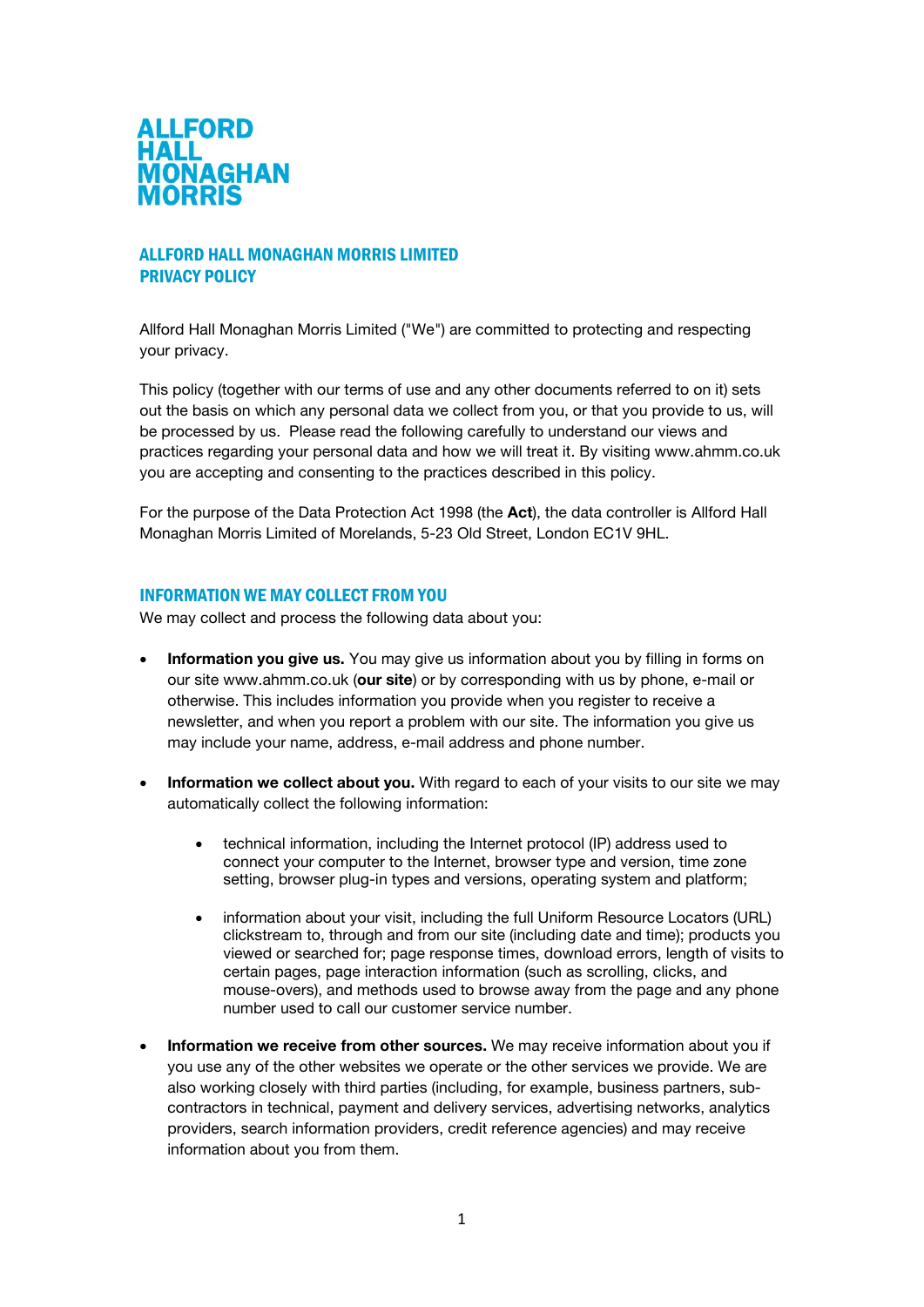# **COOKIES**

Our website uses cookies to distinguish you from other users of our website. This helps us to provide you with a good experience when you browse our website and also allows us to improve our site. For detailed information on the cookies we use and the purposes for which we use them see our Cookie policy.

### USESMADE OF THE INFORMATION

We use information held about you in the following ways:

- **Information you give to us.** We will use this information:
	- to carry out our obligations arising from any contracts entered into between you and us and to provide you with the information, products and services that you request from us;
	- to notify you about changes to our service;
	- to ensure that content from our site is presented in the most effective manner for you and for your computer.
- **Information we collect about you.** We will use this information:
	- to administer our site and for internal operations, including troubleshooting, data analysis, testing, research, statistical and survey purposes;
	- to improve our site to ensure that content is presented in the most effective manner for you and for your computer;
	- to allow you to participate in interactive features of our service, when you choose to do so;
	- as part of our efforts to keep our site safe and secure.
- **Information we receive from other sources.** We may combine this information with information you give to us and information we collect about you. We may us this information and the combined information for the purposes set out above (depending on the types of information we receive).

## DISCLOSURE OF YOUR INFORMATION

We may share your personal information with any member of our group, which means our subsidiaries, our ultimate holding company and its subsidiaries, as defined in section 1159 of the UK Companies Act 2006.

We may share your information with selected third parties including:

- Business partners, suppliers and sub-contractors for the performance of any contract we enter into with them or you.
- Analytics and search engine providers that assist us in the improvement and optimisation of our site.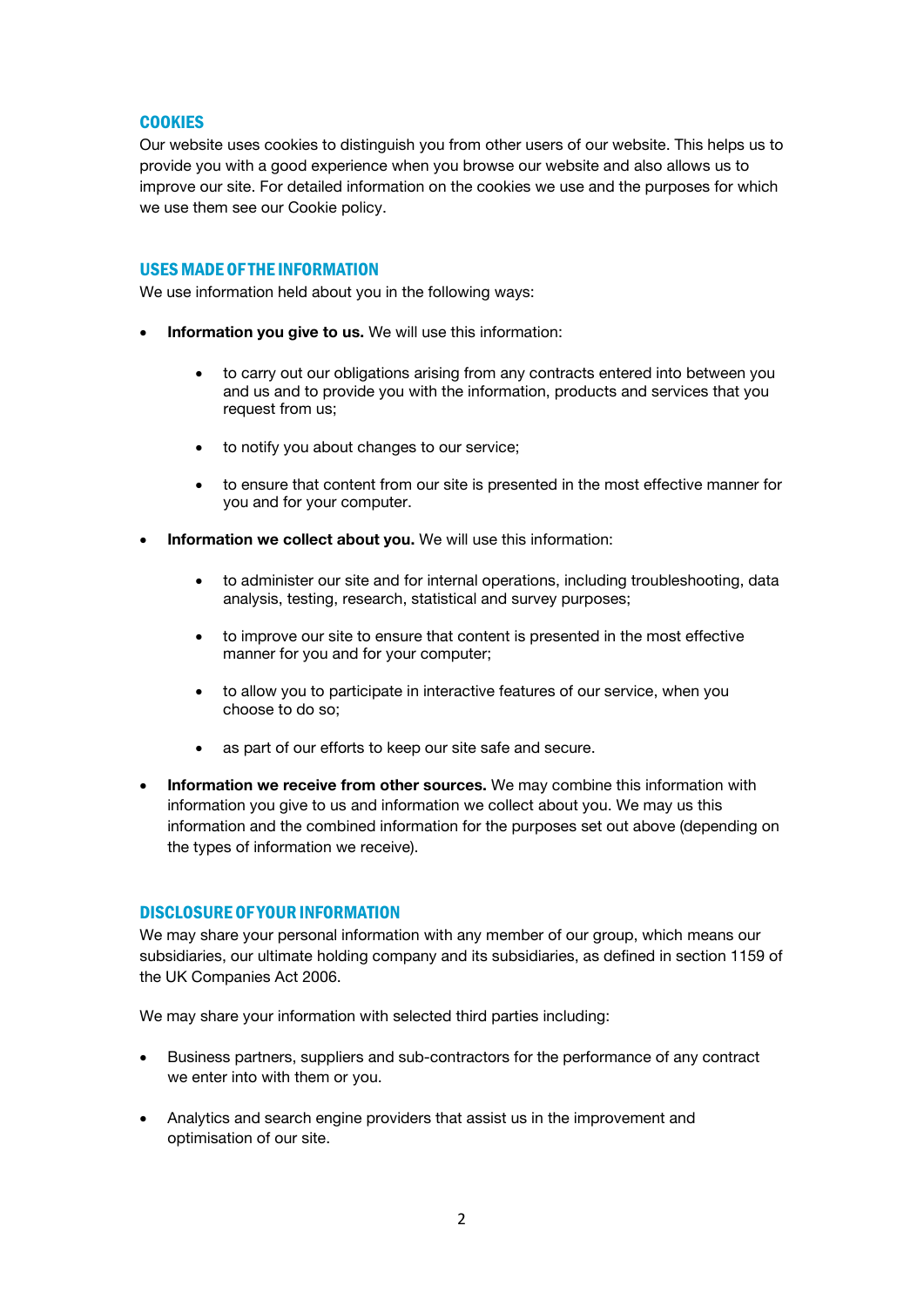We may disclose your personal information to third parties:

- In the event that we sell or buy any business or assets, in which case we may disclose your personal data to the prospective seller or buyer of such business or assets.
- If we are under a duty to disclose or share your personal data in order to comply with any legal obligation, or in order to enforce or apply our terms of use and other agreements; or to protect the rights, property, or safety of AHMM Limited, our customers, or others. This includes exchanging information with other companies and organisations for the purposes of fraud protection and credit risk reduction.

#### WHERE WE STORE YOUR DIGITAL DATA

The data that we collect from you may be transferred to, and stored at, a destination outside the European Economic Area ("EEA"). It may also be processed by staff operating outside the EEA who work for us or for one of our suppliers. Such staff maybe engaged in, among other things the provision of support services. By submitting your personal data, you agree to this transfer, storing or processing. We will take all steps reasonably necessary to ensure that your data is treated securely and in accordance with this privacy policy.

Unfortunately, the transmission of information via the internet is not completely secure. Although we will do our best to protect your personal data, we cannot guarantee the security of your data transmitted to our site; any transmission is at your own risk. Once we have received your information, we will use strict procedures and security features to try to prevent unauthorised access.

### YOUR RIGHTS

You have the right to ask us not to process your personal data for marketing purposes. We will usually inform you (before collecting your data) if we intend to use your data for such purposes or if we intend to disclose your information to any third party for such purposes. You can exercise your right to prevent such processing by checking certain boxes on the forms we use to collect your data. You can also exercise the right at any time by contacting us at info@ahmm.co.uk.

Our site may, from time to time, contain links to and from the websites of our partner networks, advertisers and affiliates. If you follow a link to any of these websites, please note that these websites have their own privacy policies and that we do not accept any responsibility or liability for these policies. Please check these policies before you submit any personal data to these websites.

### ACCESS TO INFORMATION

The Act gives you the right to access information held about you. Your right of access can be exercised in accordance with the Act.